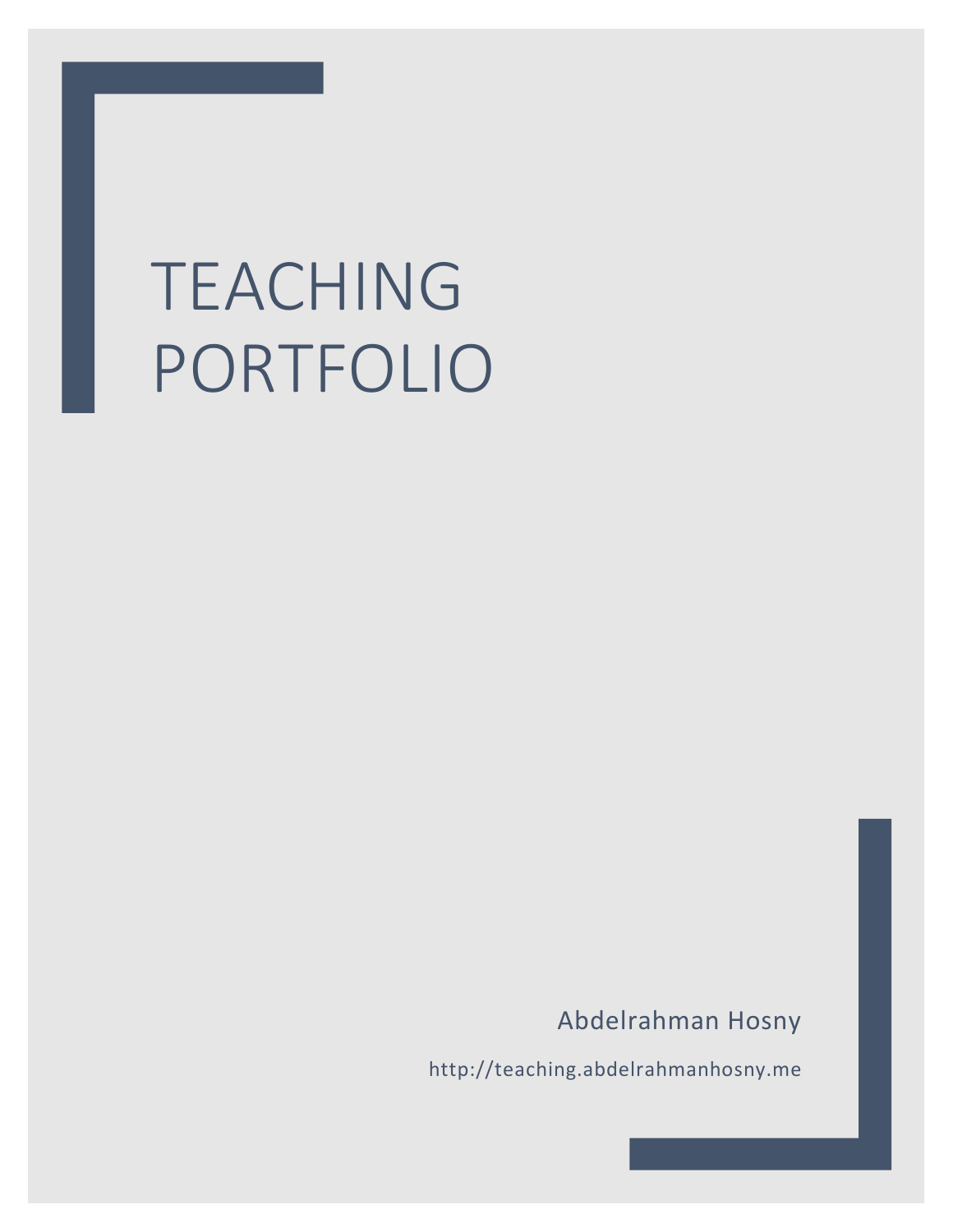# **Table of Contents**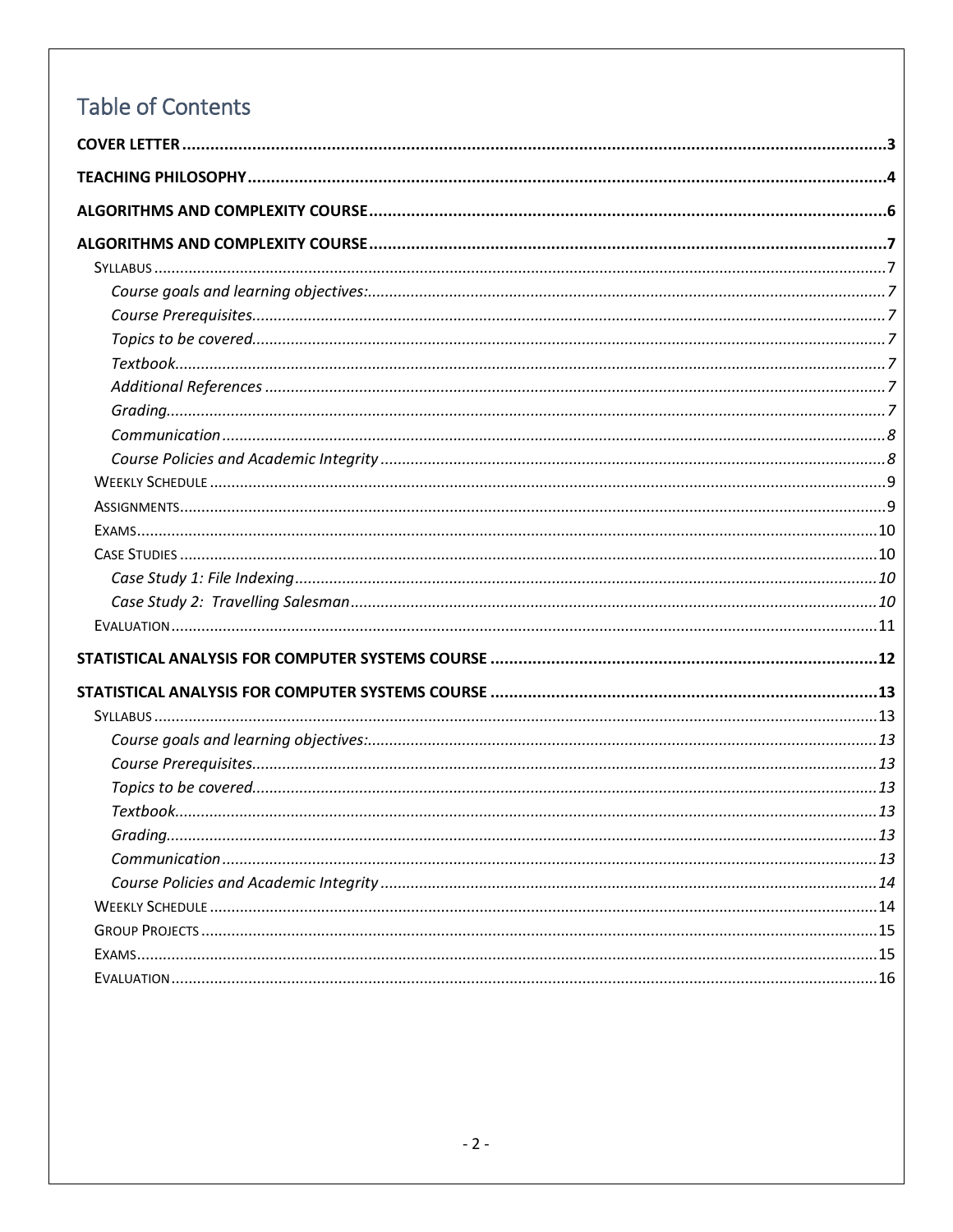## <span id="page-2-0"></span>Cover Letter

November 10<sup>th</sup>, 2016 Computer Science and Engineering Department University of Connecticut, Storrs, CT

Teaching in higher education has become very challenging. With more options available to the millennials, it became clear that teaching is not only the knowledge it leaves behind. Instructors have a bigger role of shaping their students' future. That's why I find extreme pleasure when asked to teach a class or deliver a presentation about my area of work. This teaching portfolio is currently not serving any certain application, but it is for my general curiosity to develop my career in the academia.

Enclosed is my teaching philosophy along with two courses I have assisted in teaching at the University of Connecticut. Although the content of the courses is mostly inspired by the current instructors whom I have worked with, I present my own strategy for delivering these courses in the future. Since I plan to adopt some parts of the courses for an online classroom, the document will receive several updates over the course of the next 12 months. Updates will adapt the course to an online course delivered through Udemy platform.

On that note, I'd be very grateful to receive any feedback or suggestions from you to launch the online course.

Sincerely,

Abdelrahman Hosny Ibrahim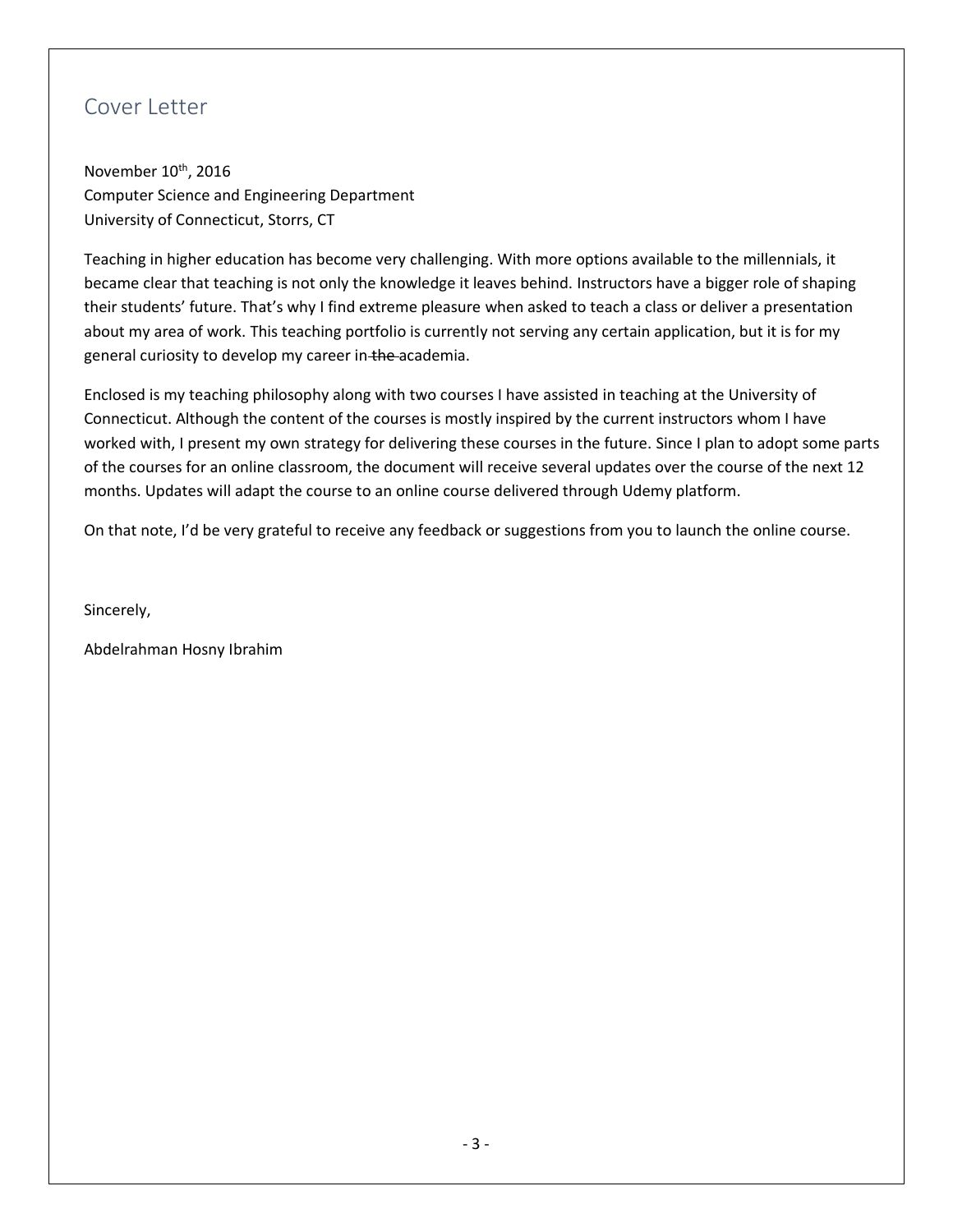## <span id="page-3-0"></span>Teaching Philosophy

There is a high probability that you are reading this document on a computer screen, a smartphone, or a tablet. Even if you are reading from a printed version, these words reached your hands through some kind of a computer. I am deeply passionate about computers and technology. I wish all people in the world could have access to the latest technology to improve their life. As Computer Science is leading the technological revolution, I think the global community should consider integrating Computer Science fundamentals curriculum in all majors. Learning Computer Science is not about classes. It is all about the learning environment. It is not a teaching-centric process, but a learning-centric one. Therefore, I believe that my role as a Computer Science teacher is mainly to support students during their learning journey of a specific topic. This support takes several forms from lecturing, organizing practice sessions, advising students and mentoring their careers. I divide the learning journey into three phases: Connecting, Learning and Applying, and I call it the CLA Journey.

In the *Connecting* phase, I do activities that prepare students to build up their knowledge based on their existing knowledge. Architects cannot build skyscrapers without a robust infrastructure and a floor-by-floor build process. They do not skip the seventh and eighth floors to build a ninth floor up on the air – all must be connected. Similarly, learning computer science builds up on accumulated knowledge. In general, a human brain cannot fully absorb new knowledge unless it is linked to some previous knowledge; that is how the neural cells work. So, in this phase, my goal is to link between what students know and what they are going to learn. As an example, surveying students' backgrounds through pre-class tests gives me a better idea on how diverse they are and allows me to introduce the class syllabus by reflecting on how the topics to be covered are related to their prior knowledge. Then, it is important to invest the first few classes in raising all students to the level of the class by discussing the prerequisites and ensuring that everyone has access to recommended readings. This phase ensures that students are ready to accept what is to be discussed in the material.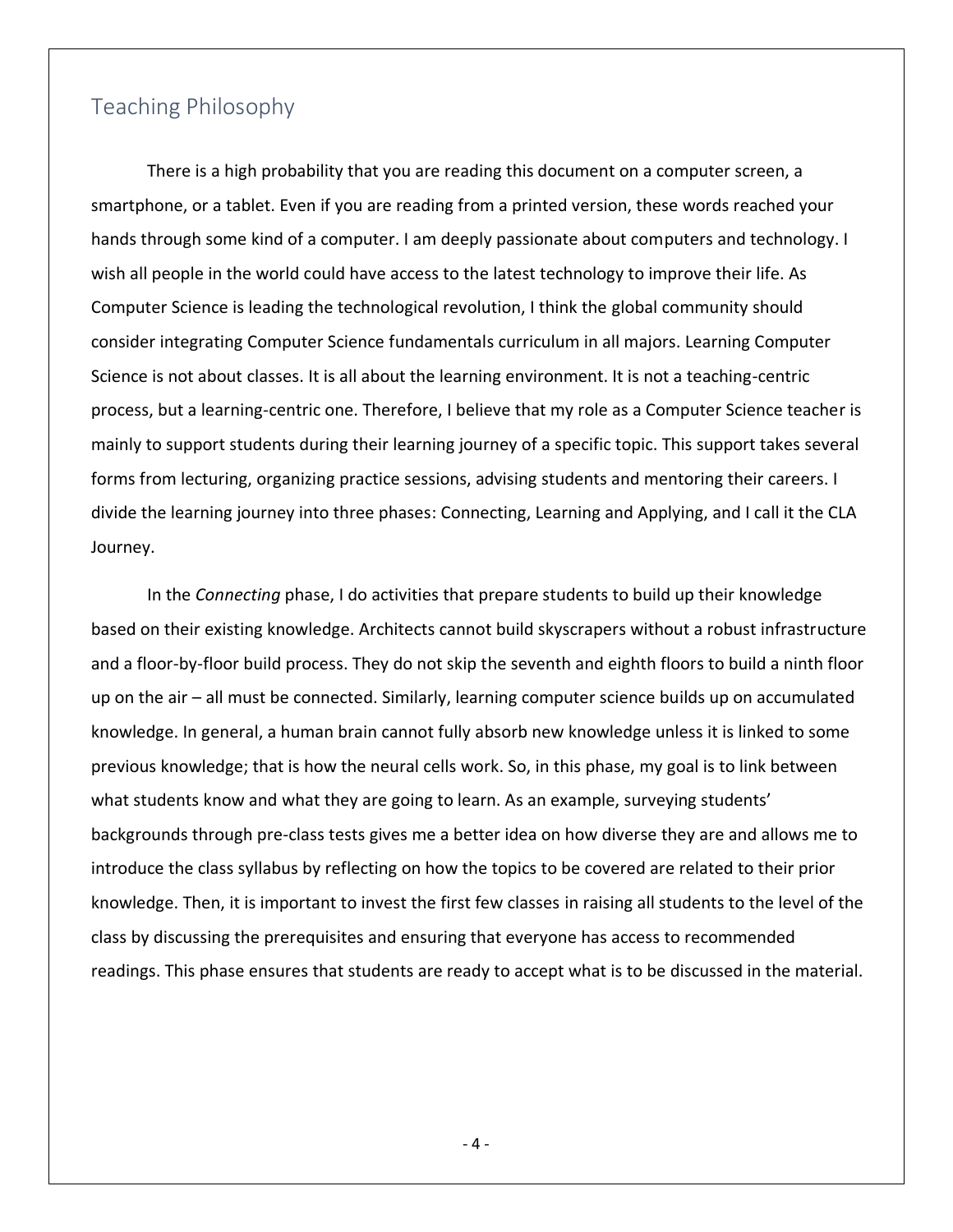The *Learning* phase is when knowledge is actually built. I execute various forms of activities to support this phase. First, lecturing is where I transfer a capsule of experiences on a specific subject to students. Second, designing and running group projects provides a suitable atmosphere for students to reflect on the lectures and gives them a chance to rehearse by themselves. Third, organizing study groups fosters collaboration, which improve interpersonal skills. In a rapidly growing field like computer science, it is possible that what I teach in class won't be useful anymore sometime later. Hence, my focus is to improve their skills to learn any related topic on their own later. To check that they reached the goal of this phase, I flip roles. They illustrate what they learned by delivering a presentation, writing a blog posts, or using other media tools to communicate their ideas. The ground rule is: *If they cannot explain it simply, they do not understand it well enough*.

The brain's neural cells won't keep knowledge unless they are circulated in the brain by practicing. The *Applying* phase boosts this activity by letting students make use of the learned concepts in a real-world setting. Unless they get the chance to apply, their next step in their learning journey in other classes will be frustrating because there will be no hooks to build upon. My preferred direction in this phase is to adopt service learning. Students work on community projects that require the knowledge and skills they learned in class. For example, I ask them to develop a software for a charity organization. Not only do they use their knowledge, but also add a value to the community. This phase paves their road for future learning adventures.

Through the CLA journey, my supportive role for a healthy learning environment dominates my role as a teacher. It encourages students to enjoy learning, not just pass exams. A connecting phase prepares them for a class. A learning phase gives them a comfortable environment to learn new advancements in the field by themselves. Finally, an Applying phase gives an opportunity for students to reflect on their gained knowledge and make a real impact on the community. Computer Science cannot be taught, rather it should be learned and my role as a teacher is to facilitate this learning journey.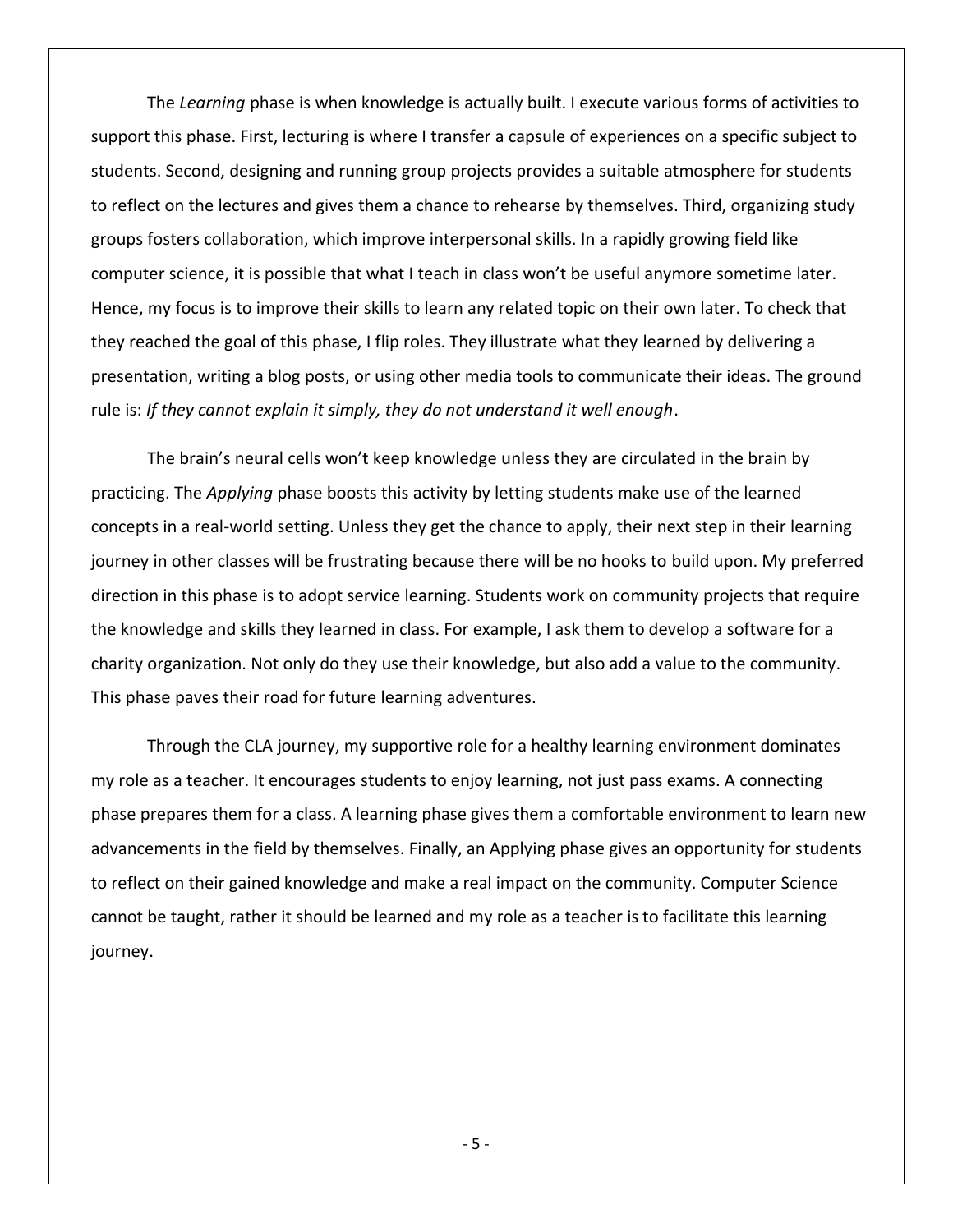<span id="page-5-0"></span>Algorithms and Complexity Course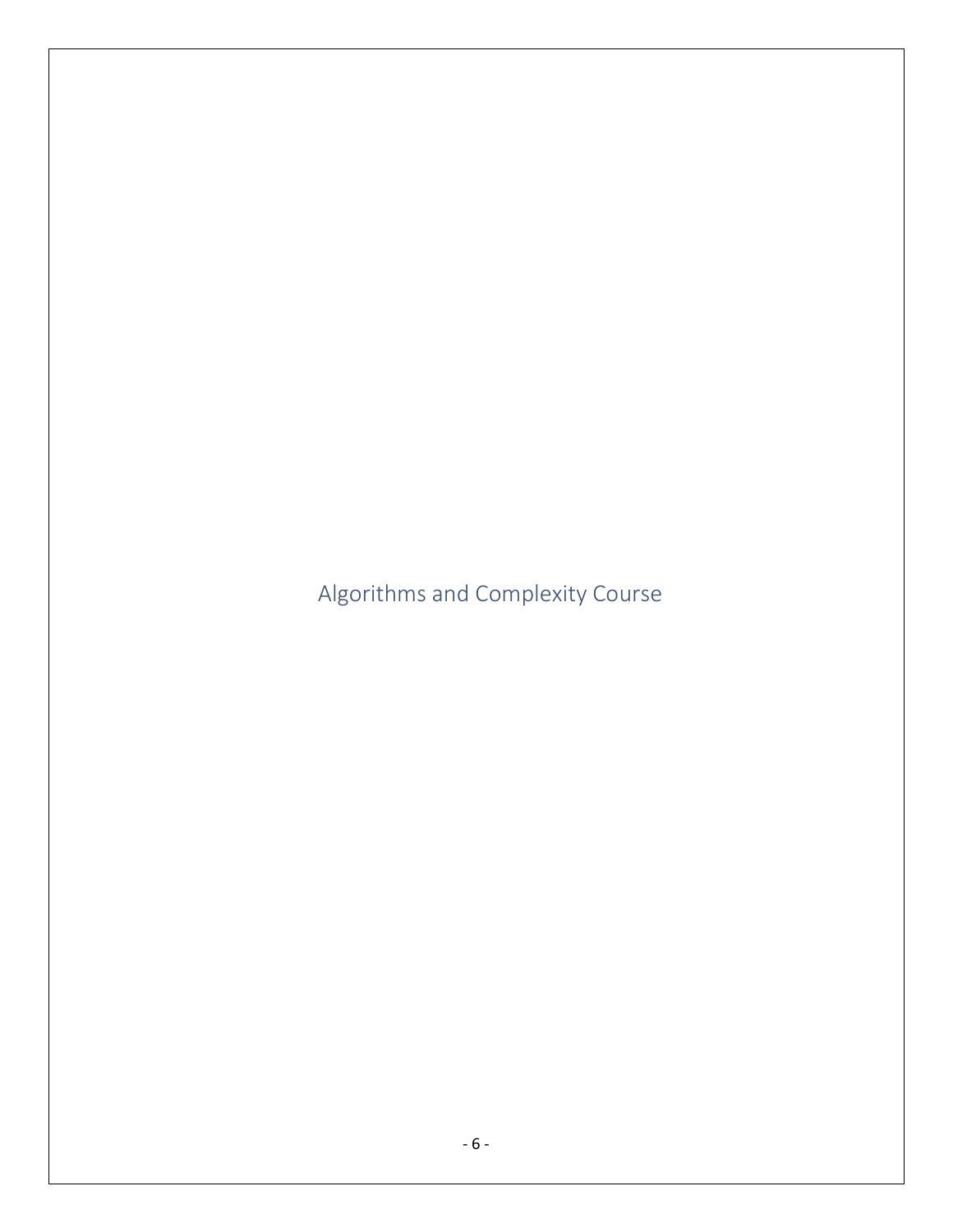# <span id="page-6-0"></span>Algorithms and Complexity Course

### <span id="page-6-1"></span>**Syllabus**

#### <span id="page-6-2"></span>**Course goals and learning objectives:**

Algorithms are the heart of computer science, and the subject has countless practical applications as well as intellectual depth. This course is an introduction to algorithms for students in computer science majors. The course emphasizes the mathematical and conceptual understanding over the low-level implementation. After completing this course, you will be well-positioned to:

- 1. Solve common computational problems in computer science.
- 2. Analyze the time complexity of a given solution.
- 3. Identify best strategies to solve a given computational problem.
- 4. Come up with a complete and efficient solution for a given computational problem.

#### <span id="page-6-3"></span>**Course Prerequisites**

- Some programming experience. In particular, you should understand recursive procedures and simple data structures such as arrays and linked lists.
- You should have some facility with mathematical proofs. A few portions of the book rely on some knowledge of elementary calculus.

#### <span id="page-6-4"></span>**Topics to be covered**

- Preliminaries, Sorting and Selection
- Divide and Conquer
- Important Data Structures
- Dynamic Programming
- Greedy Algorithms
- Graph Algorithms
- Parallel and Randomized Algorithms
- Intractable Problems

#### <span id="page-6-5"></span>**Textbook**

Introduction to Algorithms by T.H. Cormen, C.E. Leiserson, R.L. Rivest, and C. Stein, Third Edition, MIT Press, 2009.

#### <span id="page-6-6"></span>**Additional References**

The topic of algorithms continues to grow rapidly and we cannot cover all aspects of the topic. It is highly encouraged to stay on top of the news by following up with the recent advancements in the topic. Since textbooks takes time for publication, we highly recommend to search online for the updates on each topic covered in class. Bring the latest update you have and we will discuss it briefly in class.

#### <span id="page-6-7"></span>**Grading**

- 30% for homework (10% for each; 3 homework in total)
- 30% for the midterm exam.
- 40% for the final exam.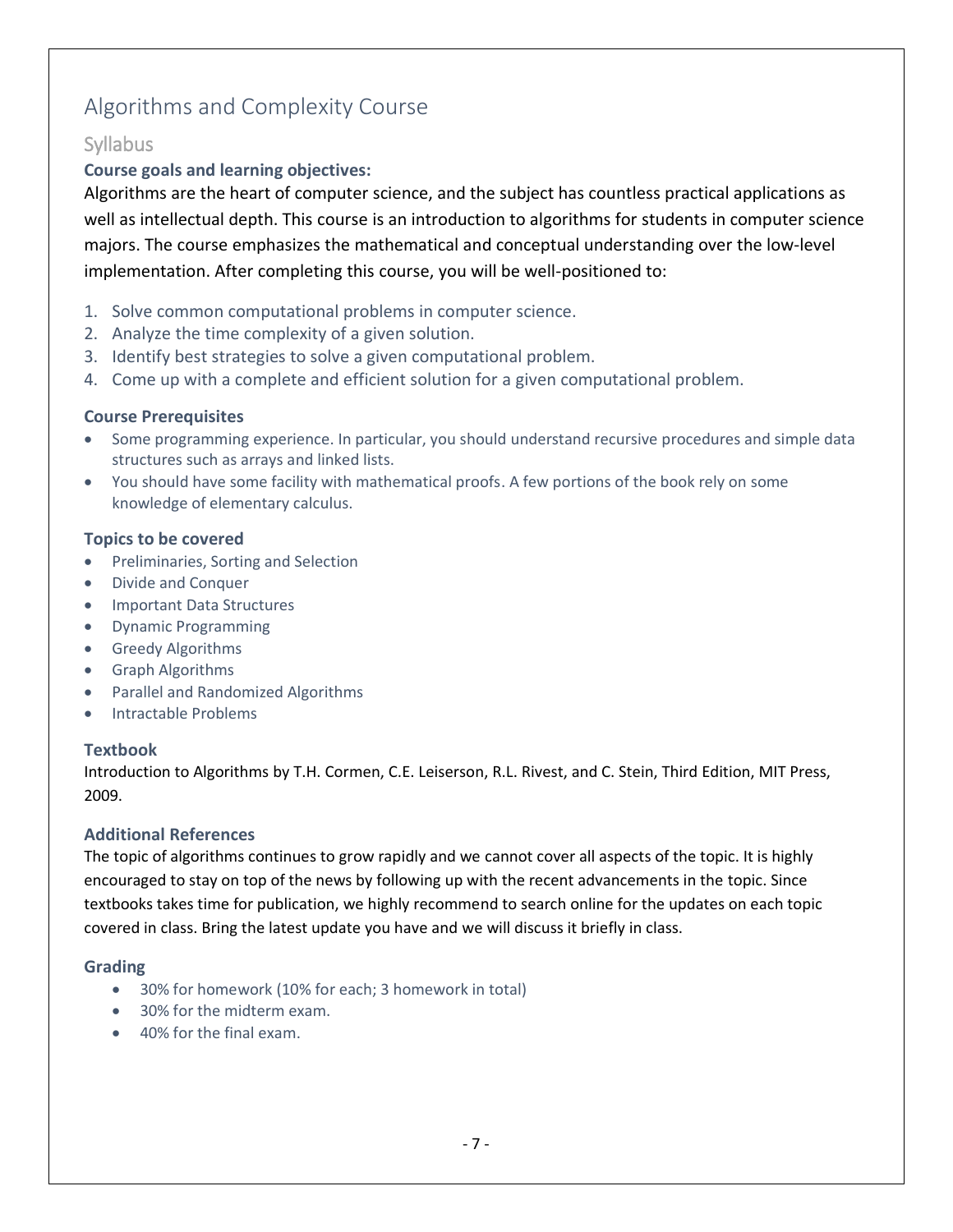Homework is to be delivered in class. You can deliver your homework late up to 2 days loosing 20% of your grade on that homework. No homework is accepted after that.

#### <span id="page-7-0"></span>**Communication**

There are no office hours. If you see my office door open, that means I'm ready to let you in to talk. Come visit me anytime. Have a busy schedule? Email me to confirm a meeting time.

#### <span id="page-7-1"></span>**Course Policies and Academic Integrity**

Discussion with classmates is encouraged for homework problems. However, you must deliver your homework on your own. Do not copy any other person's work or online solutions. Use appropriate references if your solution is inspired by some online resource.

We will follow the [University Policy on Academic Integrity](http://community.uconn.edu/) regarding any cheating and plagiarism. Take the time to familiarize yourself with the contents of this page, as you are responsible for its contents.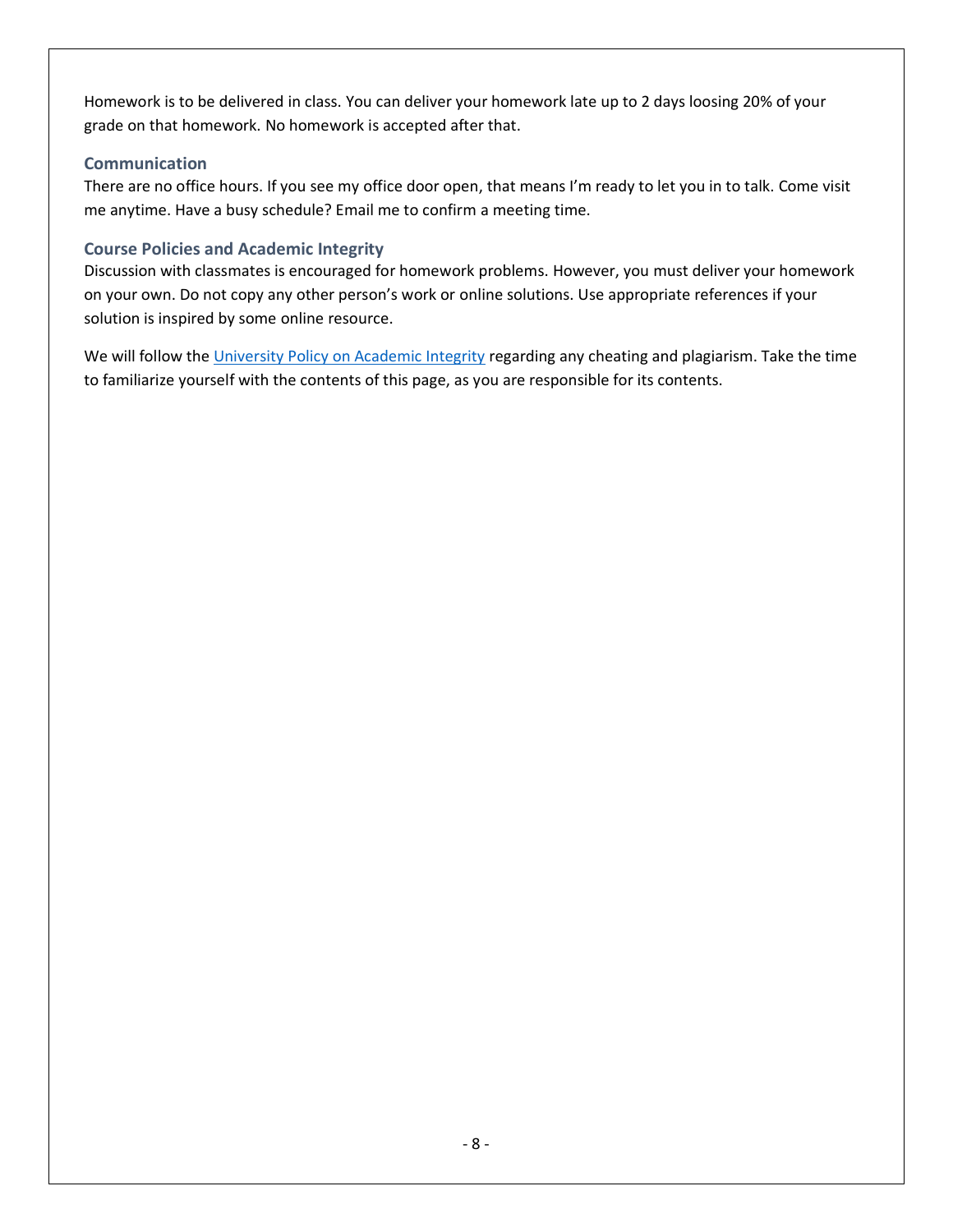## <span id="page-8-0"></span>Weekly Schedule

| Week                    | ,,,,,,,,,,,,,,,,,,<br><b>Topics</b> | <b>CLA Phase</b>   | <b>Notes</b>            |
|-------------------------|-------------------------------------|--------------------|-------------------------|
| $\mathbf{1}$            | Preliminaries                       | Connecting         |                         |
| $\overline{2}$          | Sorting                             | Learning           |                         |
| $\overline{\mathbf{3}}$ | Selection                           | Learning           | HW 1 posted             |
| 4                       | <b>Important Data Structures</b>    | Learning           |                         |
| 5                       | Divide and Conquer                  | Learning           | HW 1 due                |
| 6                       | Cont. Divide and Conquer            | Applying           | HW 2 posted             |
| $\overline{7}$          | <b>Greedy Algorithms</b>            | Learning           |                         |
| 8                       | Cont. Greedy Algorithms             | Applying           | HW 2 due                |
| $\boldsymbol{9}$        | <b>Dynamic Programming</b>          | Learning           | Midterm (outside class) |
| 10                      | Cont. Dynamic Programming           | Applying           |                         |
| 11                      | <b>Graph Algorithms</b>             | Learning           | HW 3 posted             |
| 12                      | Cont. Graph Algorithms              | Applying           |                         |
| 13                      | Parallel and Randomized Algorithms  | Learning           | HW 3 due                |
| 14                      | Intractable Algorithms,             | Learning, Applying | Extra exercises posted  |
| 15                      |                                     |                    | <b>Final Exam</b>       |

# <span id="page-8-1"></span>Assignments

 $\overline{a}$ 

| <b>Homework</b> | <b>Measures</b>                                                                                                                                                                                                                                                                                                                                              |
|-----------------|--------------------------------------------------------------------------------------------------------------------------------------------------------------------------------------------------------------------------------------------------------------------------------------------------------------------------------------------------------------|
| 1               | Employing preliminary mathematical formulas in proper domains.<br>a.<br>The ability to analyze the run time of a given algorithm.<br>b.<br>Use different sorting algorithms and compare between their run times.<br>C.<br>Use different selection algorithms and compare between their run times.<br>d.<br>Proper use of studied data structures.<br>$e_{1}$ |
| 2               | The ability to design algorithms using the divide-and-conquer paradigm.<br>a.<br>The ability to think greedily in problem solving.<br>b.                                                                                                                                                                                                                     |
| 3               | The ability to design algorithms using the greedy algorithms approach.<br>a.<br>The ability to design algorithms using the dynamic programming approach.<br>b.                                                                                                                                                                                               |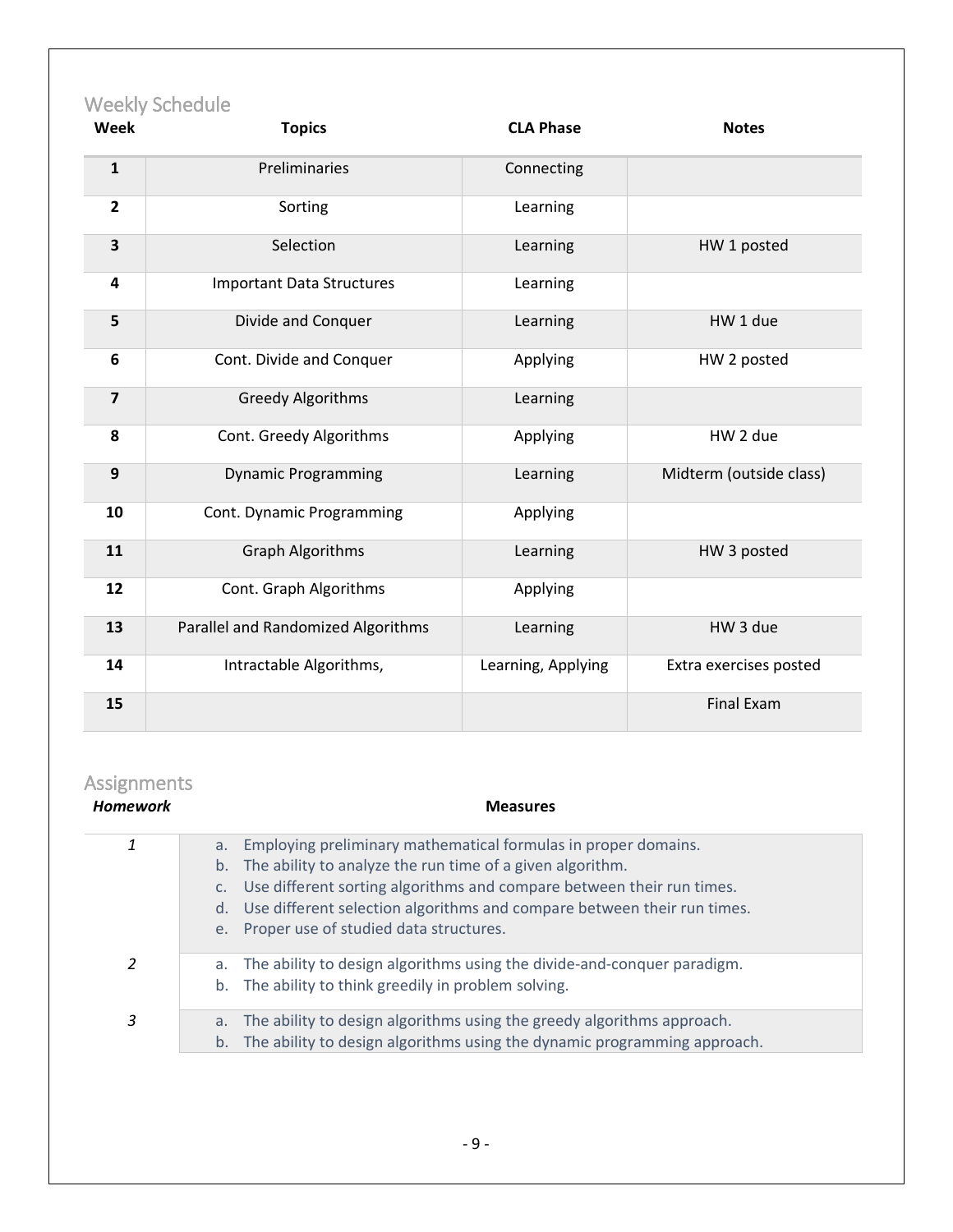- c. Familiarity with graph algorithms and their algorithms.
- d. The ability to design algorithms that work on graphs.

#### <span id="page-9-0"></span>Exams

| Exam    | <b>Measures</b>                                                                                                                                                                                                                                                                                                            |
|---------|----------------------------------------------------------------------------------------------------------------------------------------------------------------------------------------------------------------------------------------------------------------------------------------------------------------------------|
| Midterm | a. Overall understanding of why we need algorithms in computer systems.<br>The ability to analyze the run time and disk space requirements of a given algorithm.<br>b.<br>Solve problems by designing algorithms inspired by topics discussed in class.<br>C <sub>1</sub><br>d. Employ data structures in their solutions. |
| Final   | The ability to classify a given solution of an algorithm under the categories studied.<br>a.<br>The ability to come up with a solution to problems not covered in class, using the<br>b.<br>techniques studied throughout the semester.                                                                                    |

#### <span id="page-9-1"></span>Case Studies

In the *Algorithms and Complexity* course, case studies become very useful in applying an integrative study on common problems in computer that require interdisciplinary techniques to solve. Case studies are not graded. They are posted along with their candidate solutions for further readings by motivated students. There will be two presented case studies that introduce students to real-world problems.

#### <span id="page-9-2"></span>**Case Study 1: File Indexing**

The goal is to Index a PC (or the web). Given two or more words, report the list of (text) files in which these words occur. Students should tackle the following issues:

- What data structure(s) to use.
- Which pieces of information to save.
- How to perform a search given the keywords.
- The performance of the given integrated solution.
- Question to ponder: what if data is so large that it does not fit in RAM?

#### <span id="page-9-3"></span>**Case Study 2: Travelling Salesman**

The goal is to design a plan for a salesman to visit a number of cities to sell his company's products. The trip should visit all cities with the minimum travel cost. It is known that the best known solution for this problem takes exponential time to compute, which is inefficient. Students are introduced to this case study to tease their desire to discover a broader range of intractable problems applications.

- How to represent the problem as a graph.
- How to model travel cost (distance, flight, accommodation, etc.)
- Question to ponder: can we come with a "good" solution that is not perfect, but takes less time?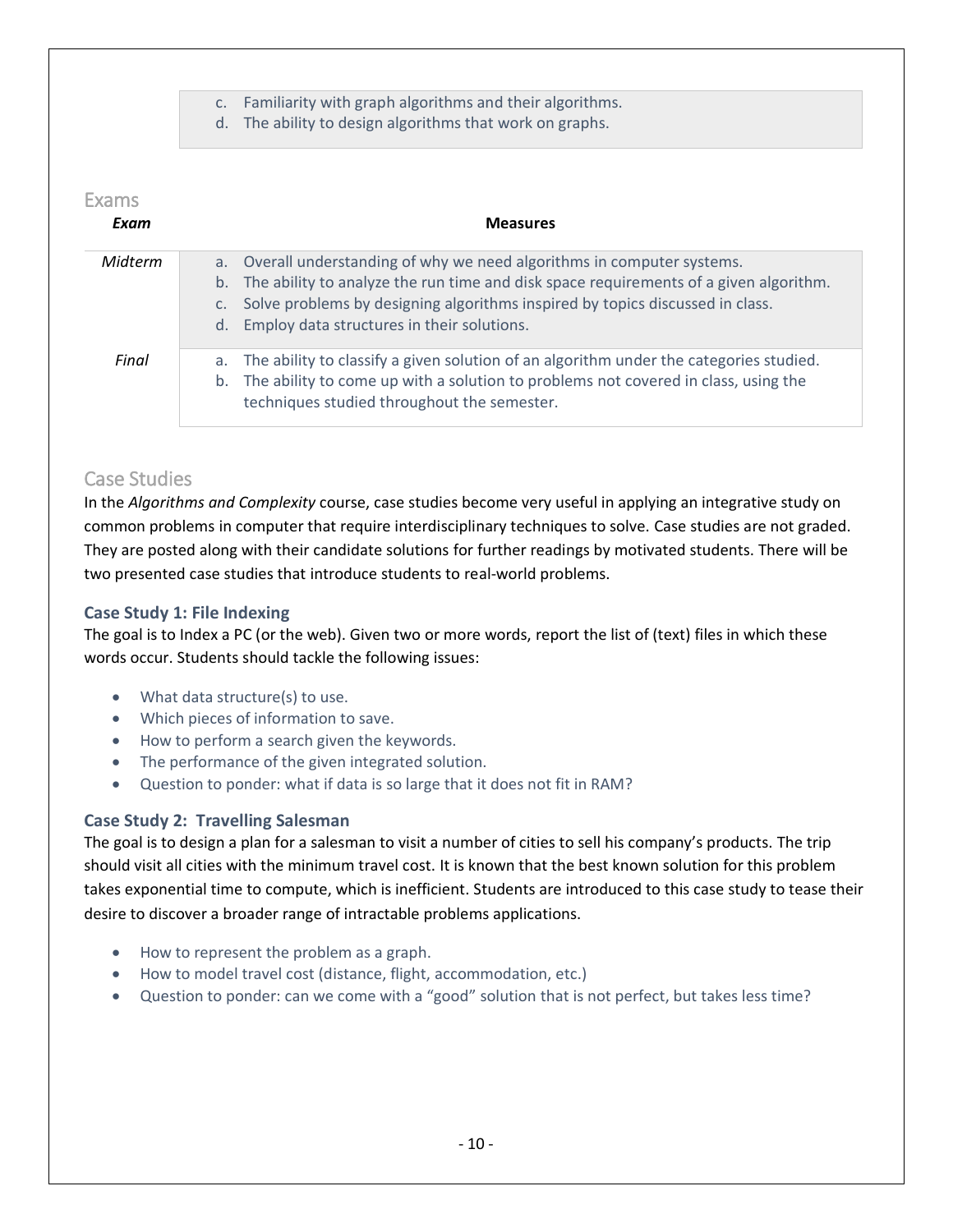## <span id="page-10-0"></span>Evaluation

To be filled out by students.

- 1. What is the overall rating?
	- Excellent
	- Very Good
	- Good
	- Fair
	- Poor
- 2. Indicate your level of agreement with the following statements:

|                                                                 | <b>Strongly</b><br><b>Disagree</b> | <b>Disagree</b> | <b>Neutral</b> | Agree | <b>Strongly</b><br>Agree |
|-----------------------------------------------------------------|------------------------------------|-----------------|----------------|-------|--------------------------|
| The course objectives were clear                                |                                    |                 |                |       |                          |
| The course textbooks were clear and well written                |                                    |                 |                |       |                          |
| The assignments were appropriate for the level of<br>this class |                                    |                 |                |       |                          |
| The course increased my interest in the subject                 |                                    |                 |                |       |                          |
| The course corresponded to my expectations                      |                                    |                 |                |       |                          |

3. Please provide any comments or suggestions that might help improve this course in the future?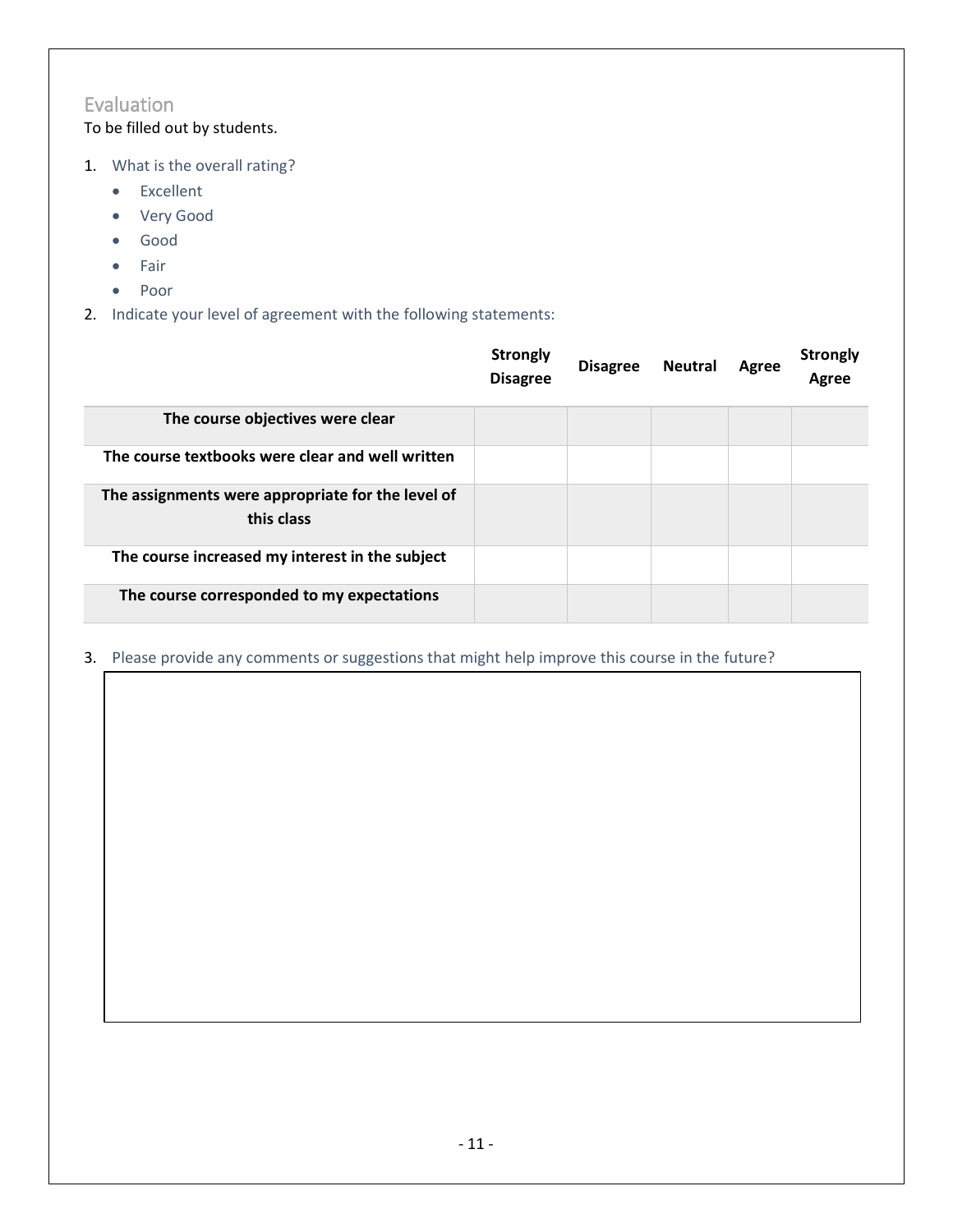<span id="page-11-0"></span>Statistical Analysis for Computer Systems Course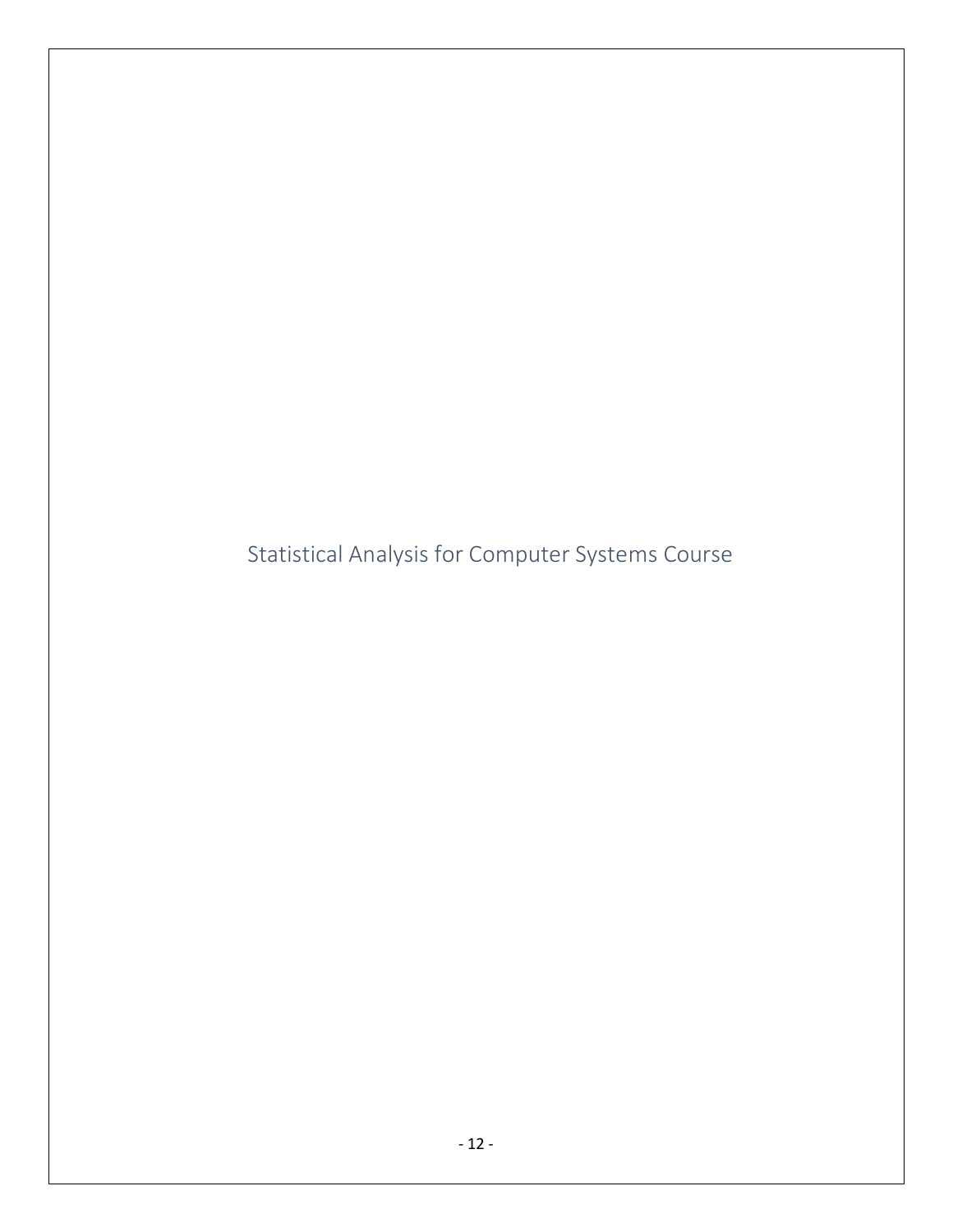# <span id="page-12-0"></span>Statistical Analysis for Computer Systems Course

## <span id="page-12-1"></span>**Syllabus**

#### <span id="page-12-2"></span>**Course goals and learning objectives:**

Probabilistic models underlie important applications computer science. This course is an introduction to the probability theory and statistical analysis for students in computer science majors. The course establishes the mathematical understanding and connects it to case studies in computer science. After completing this course, you will be well-positioned to:

- 1. Define probabilistic models and differentiate between them and the deterministic models.
- 2. Understand the probability theory.
- 3. Apply discrete and continuous random variables in analyzing different systems.
- 4. Identify common distributions (Binomial, Poisson, ...etc.)
- 5. Establish a statistical hypothesis and test it.

#### <span id="page-12-3"></span>**Course Prerequisites**

- Elementary calculus is a must.
- Programming knowledge in any language is required for the class project.

#### <span id="page-12-4"></span>**Topics to be covered**

- Sample space and events
- Discrete random variables
- Continuous random variables
- Expectation and moments
- Stochastic processes
- Discrete Time Markov Chains (DTMC)
- Statistical inference
- Continuous Time Markov Chains (CTMC)

#### <span id="page-12-5"></span>**Textbook**

K. S. Trivedi, Probability and Statistics with Reliability, Queuing and Computer Science Applications, Second Edition, John Wiley.

#### <span id="page-12-6"></span>**Grading**

- 30% for projects (2 projects; 15% for each)
- 30% for the midterm exam.
- 40% for the final exam.

Projects are to be delivered online through Blackboard system. You can deliver your project late up to 2 days loosing 20% of your grade on that project. No deliveries are accepted after that.

#### <span id="page-12-7"></span>**Communication**

There are no office hours. If you see my office door open, that means I'm ready to let you in to talk. Come visit me anytime. Have a busy schedule? Email me to confirm a meeting time.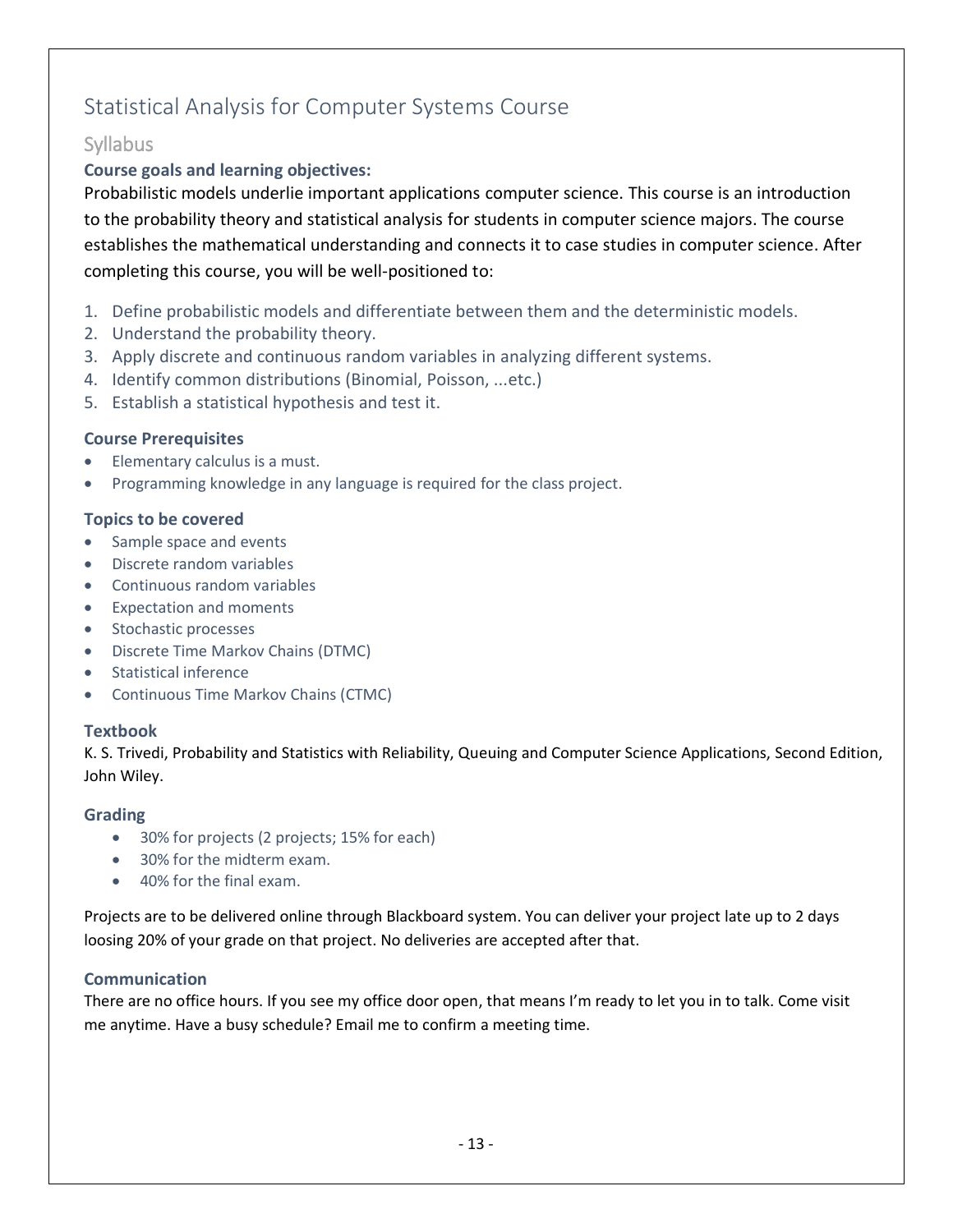#### <span id="page-13-0"></span>**Course Policies and Academic Integrity**

Discussion with classmates is encouraged for project issues. However, you must deliver your project on your own team. Do not copy any other team's work or blindly copy source codes from online repositories. Use appropriate references if your solution is inspired by some online resource.

We will follow the [University Policy on Academic Integrity](http://community.uconn.edu/) regarding any cheating and plagiarism. Take the time to familiarize yourself with the contents of this page, as you are responsible for its contents.

#### <span id="page-13-1"></span>Weekly Schedule

| Week                    | <b>Topics</b>                                           | <b>CLA Phase</b>   | <b>Notes</b>     |
|-------------------------|---------------------------------------------------------|--------------------|------------------|
| $\mathbf{1}$            | Preliminaries                                           | Connecting         |                  |
| $\overline{2}$          | Sample space and events                                 | Learning           |                  |
| 3                       | Discrete random variables                               | Learning           |                  |
| $\overline{\mathbf{4}}$ | Continuous random variables                             | Learning           | Project 1 posted |
| 5                       | Applications on random variables                        | Applying           |                  |
| 6                       | <b>Expectation and moments</b>                          | Learning           |                  |
| $\overline{7}$          | Stochastic processes                                    | Learning           | Project 1 due    |
| 8                       | Cont. stochastic processes                              | Learning           | Midterm          |
| $\boldsymbol{9}$        | Case studies                                            | Applying           |                  |
| 10                      | <b>DTMC</b>                                             | Learning           | Project 2 posted |
| 11                      | <b>CTMC</b>                                             | Learning           |                  |
| 12                      | Applications on Markov chains                           | Applying           |                  |
| 13                      | <b>Statistical inference</b>                            | Learning           | Project 2 due    |
| 14                      | Reflection on probabilistic vs.<br>deterministic models | Learning, Applying |                  |
| 15                      |                                                         |                    | Final Exam       |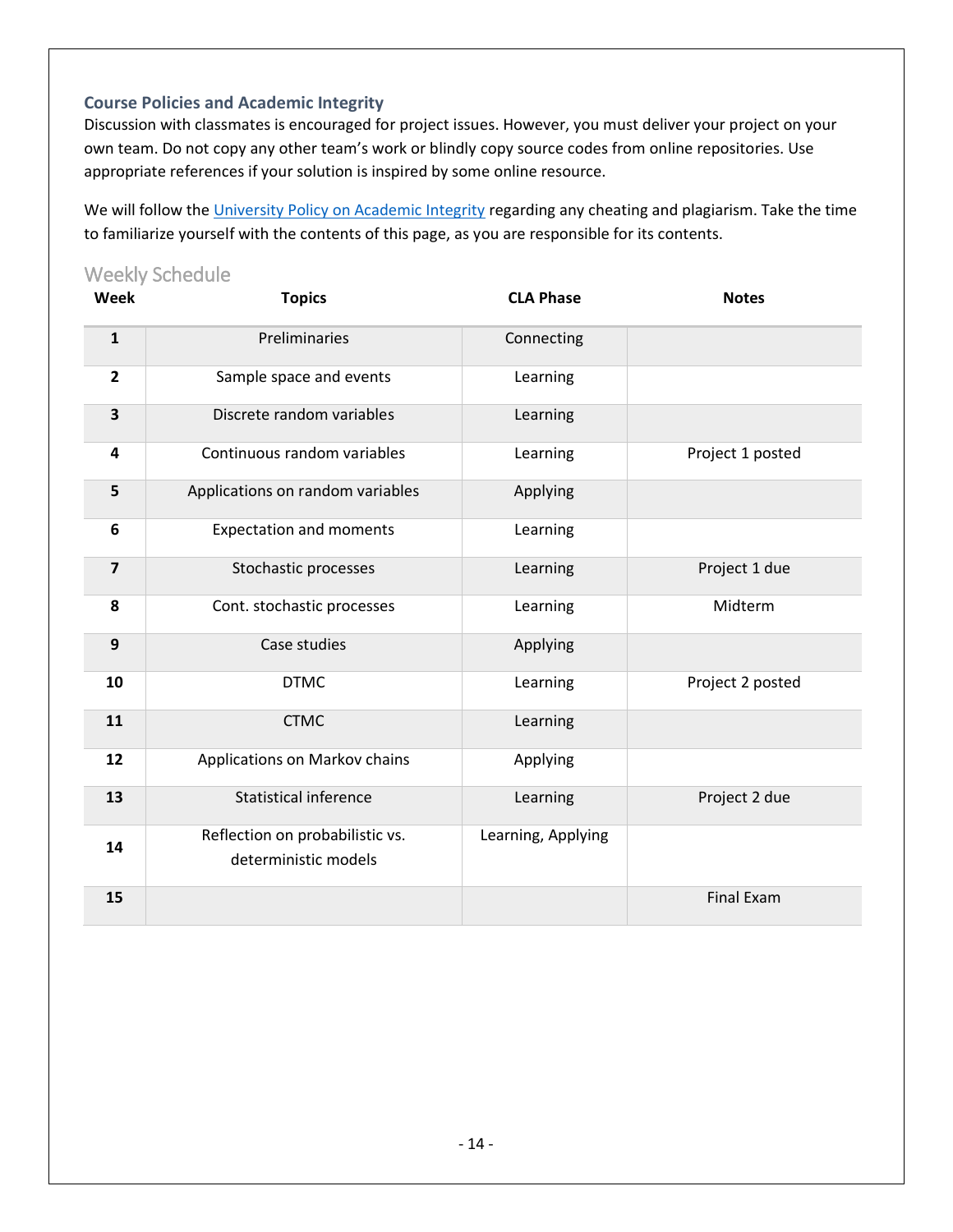# <span id="page-14-0"></span>Group Projects

| Exam      | <b>Measures</b>                                                                                                                                                                                            |
|-----------|------------------------------------------------------------------------------------------------------------------------------------------------------------------------------------------------------------|
| Project 1 | a. The goal is to practice calculating basic probability metrics (mean, median, variance,<br>standard deviation).<br>b. The project focuses on simulating random walks in a two-dimensional grid. Students |
|           | are asked to collect data as the simulation runs and then calculate the required<br>metrics.                                                                                                               |
| Project 2 | a. The goal is to implement Google's PageRank algorithm and understand the stochastic<br>process in its core.                                                                                              |
|           | b. The project focuses on the implementation and observation of how stochastic<br>processes run in practice.                                                                                               |
|           | c. This project includes a research part as it motivates students to integrate their class<br>material with the state-of-the-art enhancements of the concepts.                                             |

## <span id="page-14-1"></span>Exams

| Exam    | <b>Measures</b>                                                                                                                                                                                                                                                 |
|---------|-----------------------------------------------------------------------------------------------------------------------------------------------------------------------------------------------------------------------------------------------------------------|
| Midterm | a. Overall understanding of probabilistic models.<br>The ability to calculate basic probability metrics.<br>$b_{\cdot}$<br>Solve problems on discrete and continuous random variables.<br>Solve problems on expectation and moments.<br>d.                      |
| Final   | Overall understanding of probabilistic versus deterministic models.<br>a.<br>Solve problems on stochastic processes.<br>b.<br>Solve problems on Markov chains.<br>The ability to state a hypothesis and prove or disprove it using statistical inference.<br>d. |